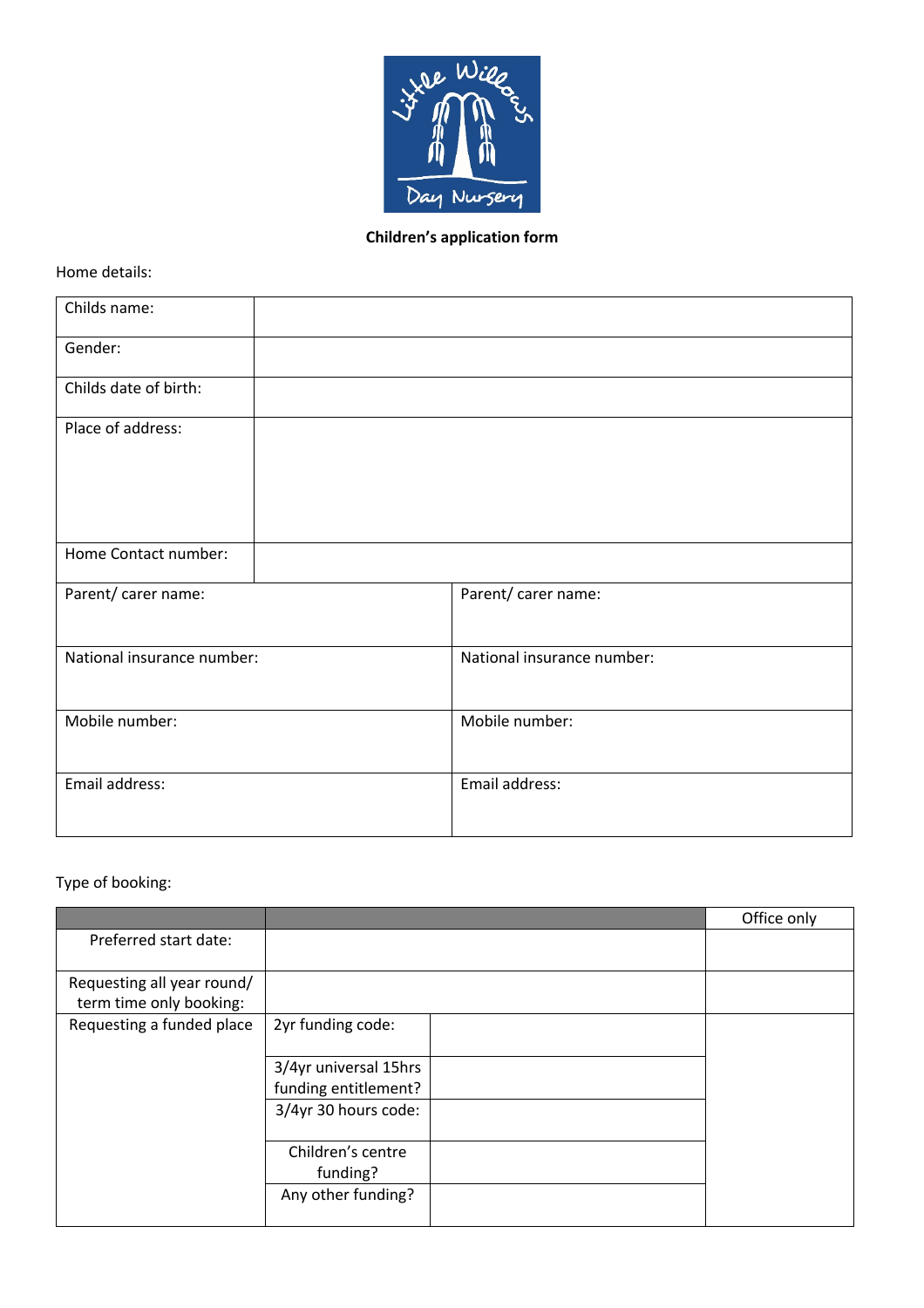#### **Nursery:**

Please complete this section if you are applying for a **nursery** place, or an all **year-round pre-school** place:

| Days      | Full day<br>8.00am-<br>6.00pm | AM-<br>8.00am-<br>1.00 <sub>pm</sub> | Peak<br>Session<br>10.30am-<br>3.30 <sub>pm</sub> | PM-<br>1.00 <sub>pm</sub><br>6.00pm | School Day<br>9.00am-<br>4.00pm | <b>Breakfast</b><br>Club<br>7.30am-<br>8.00am | Late<br>session<br>6.00pm-<br>6.30pm | Any 'bolt<br>on' hours? |
|-----------|-------------------------------|--------------------------------------|---------------------------------------------------|-------------------------------------|---------------------------------|-----------------------------------------------|--------------------------------------|-------------------------|
| Monday    |                               |                                      |                                                   |                                     |                                 |                                               |                                      |                         |
| Tuesday   |                               |                                      |                                                   |                                     |                                 |                                               |                                      |                         |
| Wednesday |                               |                                      |                                                   |                                     |                                 |                                               |                                      |                         |
| Thursday  |                               |                                      |                                                   |                                     |                                 |                                               |                                      |                         |
| Friday    |                               |                                      |                                                   |                                     |                                 |                                               |                                      |                         |

*Please send completed application form with a £40.00 booking fee to Little Willows Day Nursery. Powlett Road, Bathwick, Bath BA2 6QH. (not required for funded only places)*

#### **Pre-school- FUNDED ONLY** place:

| Days      | Breakfast club- | AM-8.00am-       | Lunch wrap     | PM-         | Evening wrap       | Late club |
|-----------|-----------------|------------------|----------------|-------------|--------------------|-----------|
|           | 7.30am-8.00am   | 11.00am          | around care    | 1.00-4.00pm | around care        | 6.00pm-   |
|           |                 | (Funded session) | 11.00am-1.00pm | (funded     | 4.00 <sub>pm</sub> | 6.30pm    |
|           |                 |                  |                | session)    | 6.00pm             |           |
| Monday    |                 |                  |                |             |                    |           |
| Tuesday   |                 |                  |                |             |                    |           |
| Wednesday |                 |                  |                |             |                    |           |
| Thursday  |                 |                  |                |             |                    |           |
| Friday    |                 |                  |                |             |                    |           |

*No admin fee required for funded places*

### **Club Willows**- breakfast and after school club- TERM TIME only:

| Days      | Breakfast club- 7.30am-8.00am | After school care- 3.00pm-<br>6.00pm | Late club<br>6.00pm-6.30pm |
|-----------|-------------------------------|--------------------------------------|----------------------------|
| Monday    |                               |                                      |                            |
| Tuesday   |                               |                                      |                            |
| Wednesday |                               |                                      |                            |
| Thursday  |                               |                                      |                            |
| Friday    |                               |                                      |                            |

*Please send completed application form with a £30.00 booking fee to Little Willows Day Nursery. Powlett Road, Bathwick, Bath BA2 6QH*

#### **Office use only:**

| Date of Application<br>Received | Date of registration &<br>fee processed: | Date of<br>place offered: | Date of<br>place accepted &<br>deposit | Other information |
|---------------------------------|------------------------------------------|---------------------------|----------------------------------------|-------------------|
|                                 |                                          |                           |                                        |                   |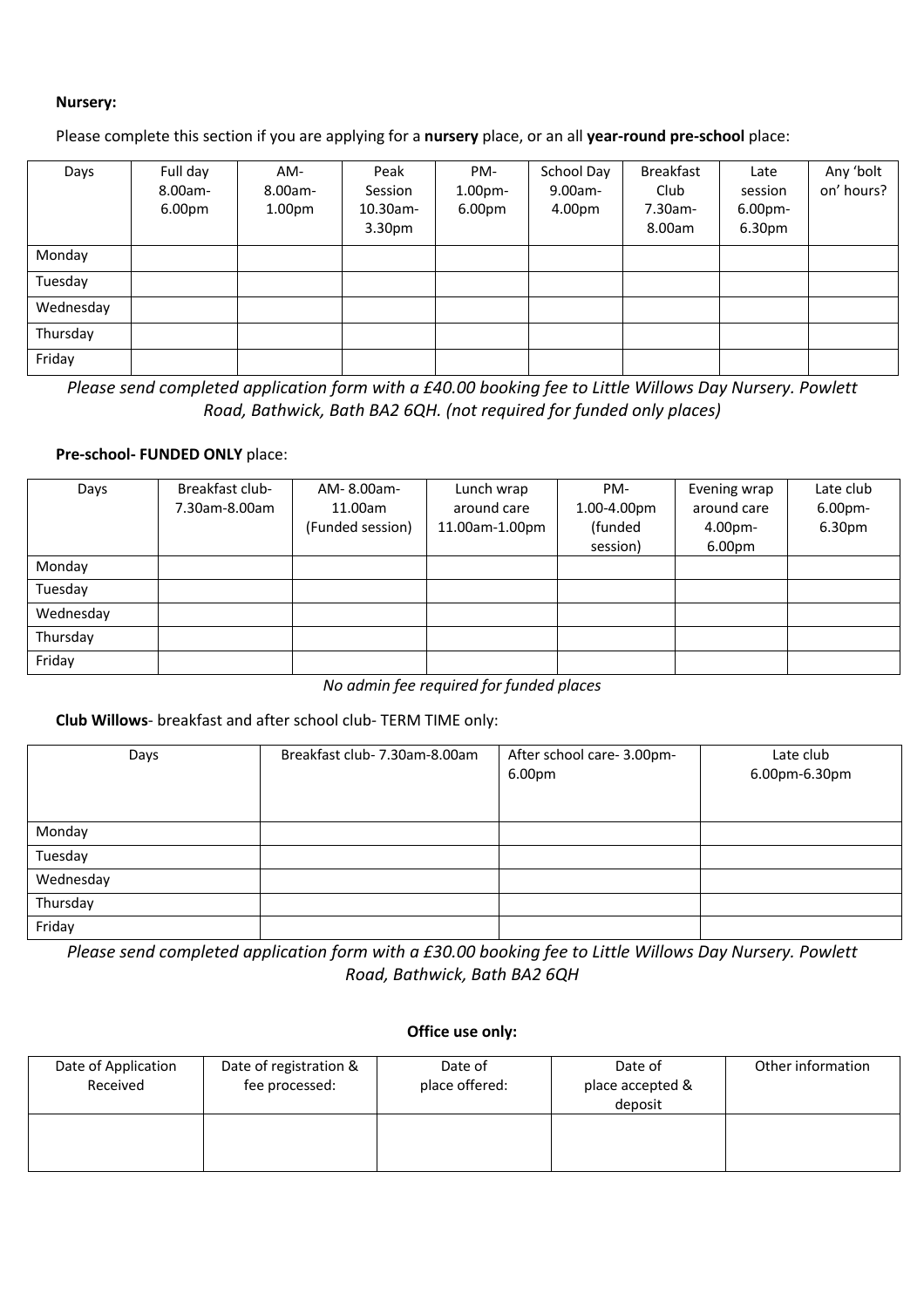

# Terms and Conditions for Little Willows Day Nursery

## **Nursery Places and Bookings**

All Parents / Carers must fully complete and return an application form, along with the required nonrefundable £40 admin fee to enable us to process a place for your child. Children are required to be registered for a minimum of 2 sessions per week.

## **Registration fees and deposits**

A £40 non-refundable registration fee is required when booking a place (£30 for Club Willows). A £200 deposit is required for a full-time place (4 or more days) and a £100 for a part time place. These are required on or before the first settling in session.

### **Fees and Financial**

All on-going fees must be paid by the  $1<sup>st</sup>$  of each month in advance and we request, where possible, that you set up a Standing Order. We also accept the following methods of payment;

- Tax-Free Childcare transfers
- Childcare Vouchers
- Electronic bank transfer (BAC)
- Cash
- Cheques.

The first month's fees are payable before/on the child's first day with us. Failure to meet payments may result in the termination of the nursery place.

Fees are calculated by multiplying the weekly fees x 51 weeks and dividing by 12 months to get your monthly amount, except when in receipt of EYE funding or Term Time only in which fees are calculated on a sessional calendar monthly basis.

Extra sessions are payable in arrears by any of the above methods. In certain circumstances extra sessions may need to be paid for on the day.

If your child starts date is part way through the month then we will invoice for the actual sessions and begin the calendar monthly calculation the following month.

## **All fees are reviewed September Annually.**

## **Accessing Early Years Entitlement Funding (EYE)**

When in receipt of any early years funding Little Willows claims for a whole term, as directed by our local authority. Please note that if you are accessing EYE funding and would like to Leave Little Willows or access a dual setting placement then in this instance, we require a terms notice or one months' notice depending on which is greater.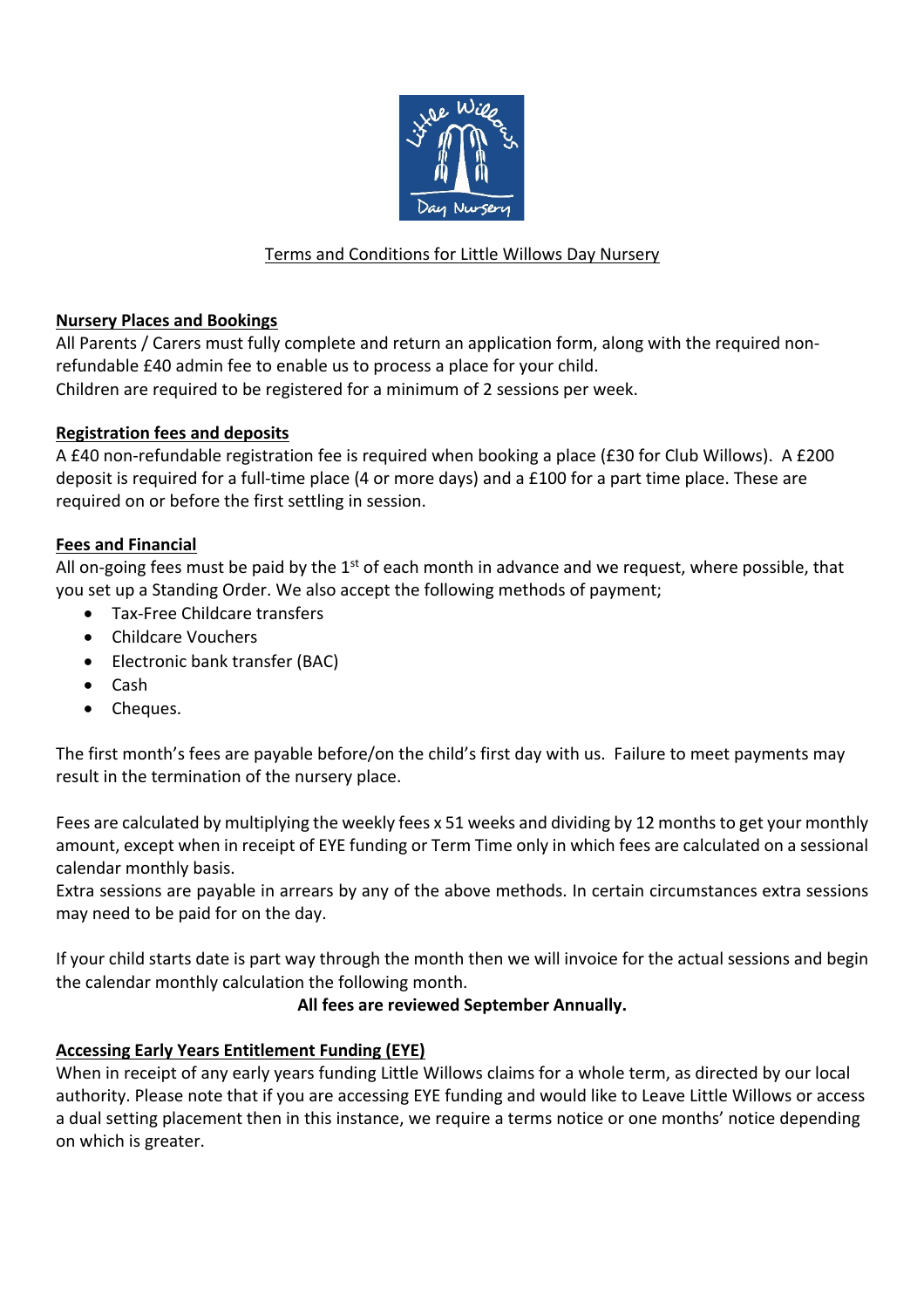## **Late payment of fees**

Fee's received 5 days later than the agreed date will be charged at £5 a day unless previously agreed by the manager. If fees remain unpaid 14 days after due date then we reserve the right to freeze your place and where necessary terminate your contract with Little Willows.

# **Late collection of your child**

Please phone the nursery as soon as you can to inform them of how late you will be. Failure to do so will result in an additional charge based on £5 for every 10 minutes or part thereof. Persistent lateness will be charged at a higher rate.

# **Nursery Closure / Disruptions (Force Majeure)**

The nursery is open all year round except for Bank Holidays and 1 week at Christmas. Please note that normal charges will apply for bank holidays however you will not be charged for Christmas week. If the nursery closes due to the following reasons;

- Bad weather
- Diseases/ viruses
- Healthy and safety issues
- 'Acts of god' or third parties' issues outside of the nurseries control including disruptions to public transports & highways

In the event Little Willows may not be able to operate we will contact parents/Carers via email in the first instance. Under no circumstances will Little Willows operate if by doing so, puts the health and safety of the children and staff within the care of Little Willows at any risk. In such cases fees will be remain payable during any period of closure.

## **Absence from nursery including holidays**

If your child is absent from nursery for any reason normal charges will still apply.

## **Accidents and illness**

We reserve the right to administer basic first aid and treatment when necessary. Parents are informed of all accidents and are required to sign an accident form. For more serious accidents we may need to seek medical help, if this occurs, we endeavor to contact the Parents but if this is not possible, we are hereby authorised to act on behalf of parents and authorise necessary treatment. If a child becomes ill at nursery, we will contact you to ask that you collect your child at the first possible opportunity and adhere to our communicable diseases policy.

We are able to accept some medicines if parents complete the relevant medicine consent form, please see our medicine policy for more information.

Any child who has, or develops, an infectious illness must be kept at home until clear of symptom for a minimum of 48 hours. Please see our communicable diseases policy for further information Fees are payable during the period of sickness absence from the nursery.

## **Termination of a place**

We require 1 months' notice in writing to terminate a place or decrease sessions. If the appropriate termination period has been adhered to you will receive your initial deposit after your final nursery invoice has been paid in full.

## **Personal Property and Belongings**

We cannot be held responsible for any loss or damage to children's property. Every reasonable effort will be made by the nursery team to ensure the children's belongings are not lost or damaged. Practical 'inexpensive' clothing is strongly recommended for children attending nursery. It is the parent's responsibility to name and clearly label all items.